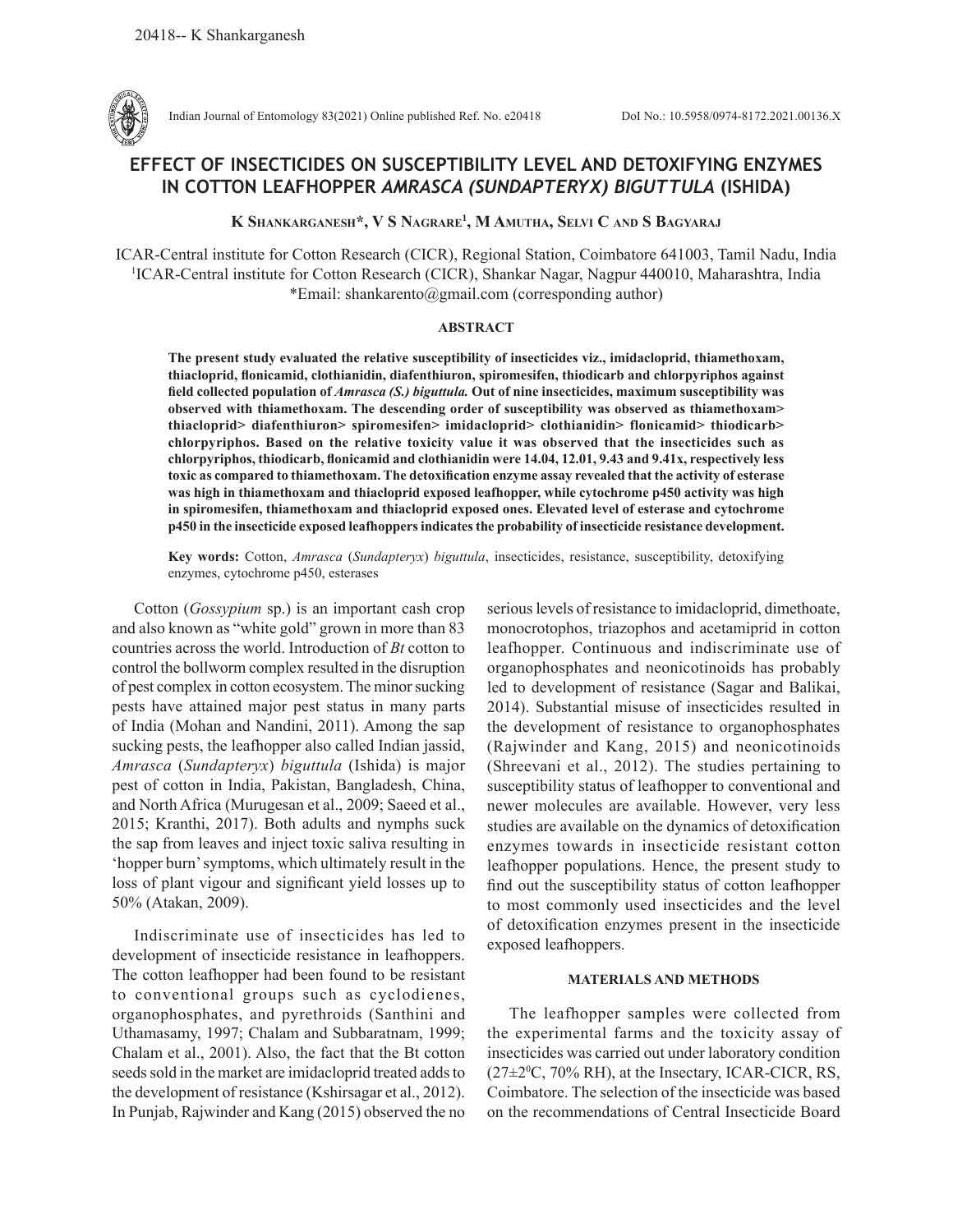and Registration Committee (CIBRC), Government of India and famers' practice. Neonicotinoids (imidacloprid 17.80%SL, thiamethoxam 25%WG, clothionidin 50%WDG and thiacloprid 21.7% w/w); organophosphate (chlorpyriphos 20%EC); carbamates (thiodicarb 75%WP); tetronic acids (spiromesifen 22.9%SC); pyridine carboxamide (flonicamid 50%WG); and insect growth regulator (diafenthiuron 50%WP) were included in the bioassay studies. Commercial formulations of insecticides were diluted to obtain the desired concentrations. Preliminary range finding tests were carried out to fix the test concentrations, which cause 20 to 80% mortality to the leafhoppers.

Leaf dip method (IRAC method No. 001) according to Nauen and Elbert (2003) was followed with slight modification for bioassay. Fresh tender cotton leaves (variety LRA 5166) with petioles free from any insect infestation and without any pre-exposure to insecticides were used. The leaves were washed thoroughly with running tap water and shade dried on blotting paper. Individual leaves were dipped into the desired concentration of insecticides with cut portions of petioles wrapped with wet cotton inside micro centrifuge tubes. Each treatment included five replicates and, in each replication, ten leafhopper adults were exposed. The bioassays were conducted in insect rearing chamber with the temperature, photoperiod, and RH conditions as mentioned earlier. Insect mortality was recorded at 24 hr after treatment. The leafhoppers were considered dead, if no coordinated movement or deficient response to external stimulus (i.e. when gently probed with a fine paintbrush) was observed under the light microscope. Mortality was estimated by counting the total number of dead and live insects. The survived adults of leafhopper in each treatment were transferred to -20<sup>o</sup>C for further study on detoxification enzyme assay.

The survived adults exposed to insecticides were used for assessing the activity of detoxifying enzymes such as carboxylesterase (COE) and cytochrome p450 which are commonly implicated against organophosphates (OPs)/ carbamates/ nenonicotinoids in insects. Total COE activity was estimated using 1-naphthylacetate as substrate (Stumpf and Nauen, 2002) and the activity was measured at 450 nm continuously for 10 min at 27°C a SPECTRA maxplus384 absorbance microplate reader (Molecular Devices) and expressed in micromoles of napthol formed/ min/ µg protein. Cytochrome p450 activity was estimated and expressed in terms of general oxidase, which is an indirect measure of cytochrome p450 by heme-peroxidation using 3,3',5,5'-tetramethylbenzidine dihydronchloride as a substrate (Brogdon et al. 1997). Absorbance was read at 620 nm against blanks (wells containing all reaction components except enzyme source) in a SPECTRA maxplus384 absorbance microplate reader (Molecular Devices) after the 5 min incubation. A standard curve for heme peroxidase activity was prepared using different concentrations of cytochrome C. Cytochrome p450 (general oxidase) activity obtained from plate reading was expressed as equivalent units (EU) of cytochrome p450/ milligram of protein by using the standard curve of cytochrome C and

they were expressed as µg/ ml/ min. Protein content was estimated to compute specific activity of detoxification enzymes. Standard protocol given by Bradford, (1976) was followed for the estimation of total protein content in *A (S). biguttula*.

Necessary corrections were made with respect to natural mortality in the control using Abbott's formula (Abbott, 1925) and then the data was subjected to probit analysis as per Finney (1971). The  $LC_{50}$  and  $LC_{90}$  values, 95% confidence limits, standard errors, the slopes of the regression lines and  $\chi^2$  significance tests, were estimated by probit analysis using PoloPlus 2.0 software (LeOra Software, California, United States). The relative toxicity (RT) of tested insecticide to leafhopper was calculated by keeping the most toxic insecticide as unit i.e (1.00). Enzyme activity ratio (EAR) was calculated by comparing the enzyme activity in (insecticide exposed) / control (insecticide unexposed).

### **RESULTS AND DISCUSSION**

The acute toxicity assay revealed that of the nine insecticides evaluated against *A. biguttula,*  thiamethoxam was found to be more toxic (n=210, 3.06 mg ai-L) followed by thiacloprid (n=226, 3.06 mg ai-L). The descending order of susceptibility is thiamethoxam> thiacloprid> diafenthiuron> spiromesifen> imidacloprid> clothianidin> flonicamid> thiodicarb> chlorpyrifos. The relative toxicity (RT) value reveals that the insecticides such as chlorpyrifos, thiodicarb, flonicamid and clothianidin were 14.04, 12.01, 9.43 and 9.41 times less toxic respectively as compared to thiamethoxam (Table 1).

Insecticide exposure influences the level of esterase present in field population. As compared to control (unexposed to insecticide), the esterase activity increased due to insecticide exposure except for diafenthiuron. The activity was maximum in leafhopper exposed to thiamethoxam (21.614 uM napthol/ min/ mg protein) followed by imidacloprid (17.586 uM napthol/ min/ mg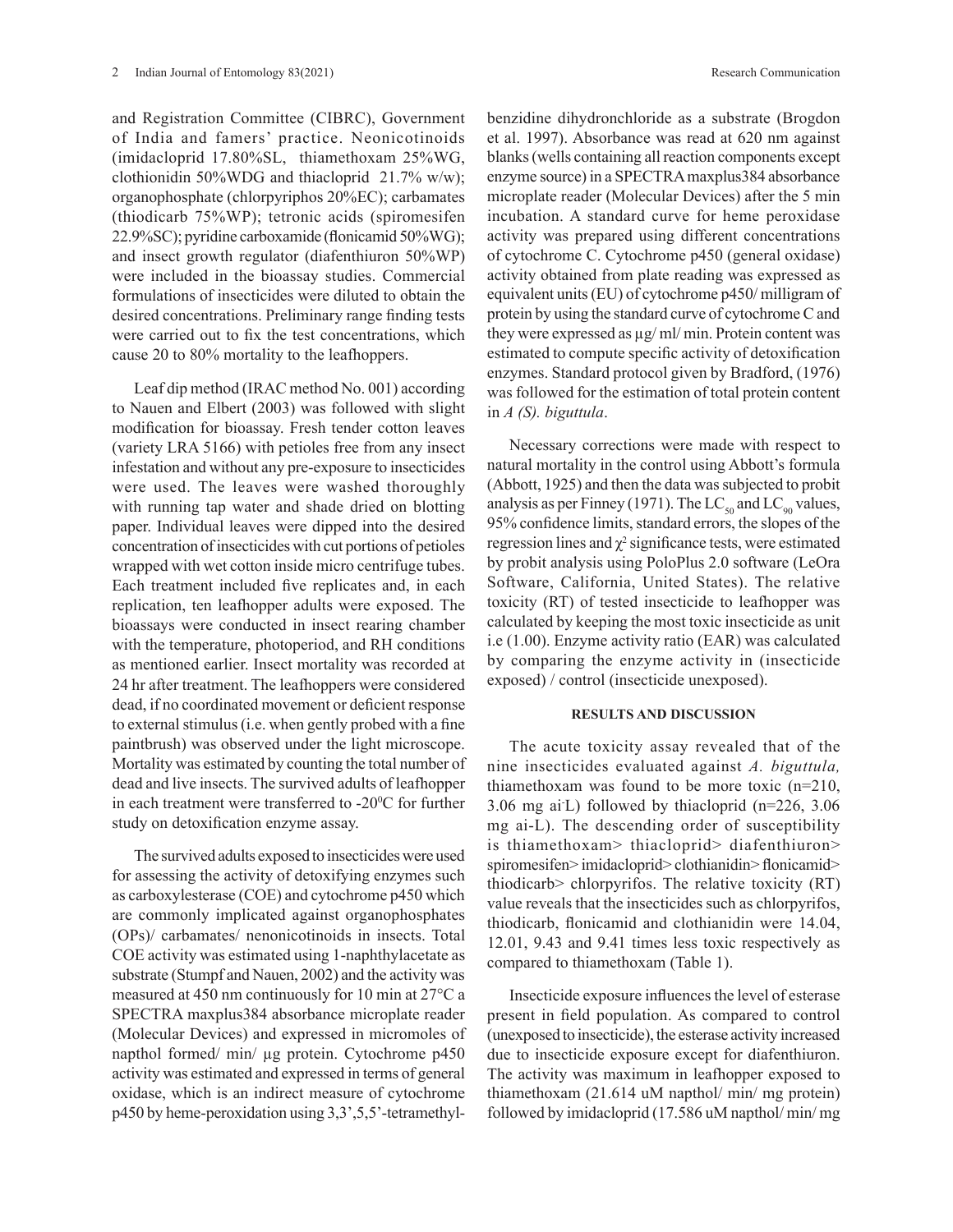Effect of insecticides on susceptibility level and detoxifying enzymes in cotton leafhopper *Amrasca* (*Sundapteryx*) *biguttula* (Ishida) 3 K Shankarganesh et al.

| Insecticide   | n   | Slope            | $LC_{50}$         | Fiducial limit |       | $RT*$ | $LC_{99}$                | Enzyme activity |         |            |      |
|---------------|-----|------------------|-------------------|----------------|-------|-------|--------------------------|-----------------|---------|------------|------|
|               |     |                  | mg                | Min            | Max   |       |                          | Esterase        | $EAR**$ | Mixed      | EAR  |
|               |     |                  | ai <sup>-</sup> L |                |       |       |                          | (uM)            |         | function   |      |
|               |     |                  |                   |                |       |       |                          | napthol /       |         | oxidase    |      |
|               |     |                  |                   |                |       |       |                          | min/mg          |         | $(nM$ cyto |      |
|               |     |                  |                   |                |       |       |                          | protein)        |         | min/mg     |      |
|               |     |                  |                   |                |       |       |                          |                 |         | protein)   |      |
| Imidacloprid  | 210 | $0.980 + 0.172$  | 13.07             | 3.85           | 27.84 | 4.28  | 26.57                    | 17.586          | 1.22    | 81.47      | 0.93 |
| Thiamethoxam  | 210 | $0.665 + 0.124$  | 3.06              | 1.26           | 6.012 | 1.00  | 25.95                    | 21.614          | 1.50    | 117.30     | 1.34 |
| Thiocloprid   | 210 | $0.411 + -0.079$ | 4.44              | 1.16           | 13.21 | 1.45  | 58.25                    | 17.046          | 1.18    | 100.52     | 1.15 |
| Flonicamid    | 210 | $0.541 + 0.114$  | 28.87             | 12.33          | 74.45 | 9.43  | 167.35                   | 16.309          | 1.13    | 83.84      | 0.96 |
| Clothionidin  | 210 | $0.653 + 0.128$  | 28.82             | 11.4           | 57.07 | 9.41  | 163.84                   | 17.213          | 1.19    | 36.67      | 0.42 |
| Diafenthiuron | 210 | $0.862 + 0.129$  | 5.35              | 3.01           | 8.75  | 1.75  | 86.38                    | 14.272          | 0.99    | 85.60      | 0.98 |
| Spiromesifen  | 210 | $0.593 + 0.111$  | 5.61              | 2.32           | 12.07 | 1.83  | 81.55                    | 16.507          | 1.14    | 118.17     | 1.35 |
| Thiodicarb    | 210 | $0.914 + 0.146$  | 36.73             | 20.51          | 60.75 | 12.01 | 192.86                   | 16.091          | 1.11    | 110.79     | 1.26 |
| Chlorpyriphos | 210 | $0.600 + 0.138$  | 42.55             | 19.04          | 97.42 | 14.04 | 283.95                   | 16.504          | 1.14    | 98.23      | 1.12 |
| Control       |     |                  |                   |                |       |       | $\overline{\phantom{a}}$ | 14.443          | 1.00    | 87.62      | 1.00 |

Table 1. Relative toxicity of insecticides and the level of detoxifying enzymes in field populations of *A (S.) biguttula* in cotton

\*Relative toxicity (RT) LC<sub>50</sub> of test insecticide / LC<sub>50</sub> of most toxic insecticide; \*\*Enzyme activity ratio (EAR) = enzyme activity in field population (insecticide exposed)/ enzyme activity in field population (insecticide unexposed)

protein) and clothianidin ((17.213 uM napthol/ min/ mg protein). Based on the EAR it was observed that, all the insecticides were influenced by the level of esterase in the leafhopper. Similarly, insecticide exposure significantly influences the level of cytochrome p450. The activity was high in spiromesifen, thiamethoxam and thiacloprid exposed leafhopper. The elevated level of cytochrome p450 in the insecticide exposed leafhopper implies the probability of development of insecticide resistance (Table 1). The values of enzyme activity ratios (EAR) for both the enzymes suggest the tolerance of leafhopper. Further, when compared to control, the EAR values were >1, which indicates role of detoxification enzymes in resistant development. The neonicotinoid insecticide, thiamethoxam was found to be more toxic followed by thiacloprid and imidacloprid. Application of neonicotinoids, imidacloprid and acetamiprid (Patel et al., 2017) and thiamethoxam (Rekha et al., 2017; Sesha MahaLakshmi and Prasad, 2020) reduced the leafhopper incidence. Next to thiamethoxam, thiacloprid, diafenthiuron and flonicamid were also found toxic. Application of diafenthiuron, flonicamid and fipronil in cotton reduced the incidence and enhanced the yield (Vimala et al., 2016; Kalyan et al., 2017). In the present study RT values reveal that chlorpyriphos, thiodicarb, flonicamid and clothianidin were 14.04, 12.01, 9.43 and 9.41x less toxic as compared to thiamethoxam.

India has a long history of insecticide resistance development in sucking pests of cotton including leafhopper (Santhini and Uthamasamy, 1997; 2011; Kshirsagar et al., 2012; Sagar and Balikai 2014; Rekha et al., 2017; Sesha Maha Lakshmi and Prasad, 2020). Metabolic resistance through detoxification enzymes is the most common phenomenon reported to occur in several species of insects showing resistance to insecticides (Devorshak and Roe, 1998; Li et al., 2007). Measurement of enzymatic activities of detoxification enzymes has been effectively used to gauge the level of tolerance to insecticides belonging to OP, carbamates and neonicotinoids in several species of insects and natural enemies (Saha et al., 2012; Srinivasa Murthy et al., 2014). Insecticide exposure significantly influences the level of mixed function oxidase in leafhopper. The MFOs activity was high in spiromesifen, thiamethoxam and thiacloprid exposed leafhopper. The elevated level of MFOs in the insecticide exposed leafhopper indicates the probability of development of insecticide resistance. Sagar et al., 2013 found relatively more MFOs activity in leafhoppers treated with organophosphates (monocrotophos, acephate, oxydemeton methyl and dimethoate) in major cotton growing districts of Karnataka, which indicated the role of MFOs in detoxification of insecticides.

## **ACKNOWLEDGEMENTS**

Authors thank the Director, ICAR-Central Institute for Cotton Research (CICR) and Project Coordinator and Head, ICAR-CICR, RS, Coimbatore, for facilitating the study.